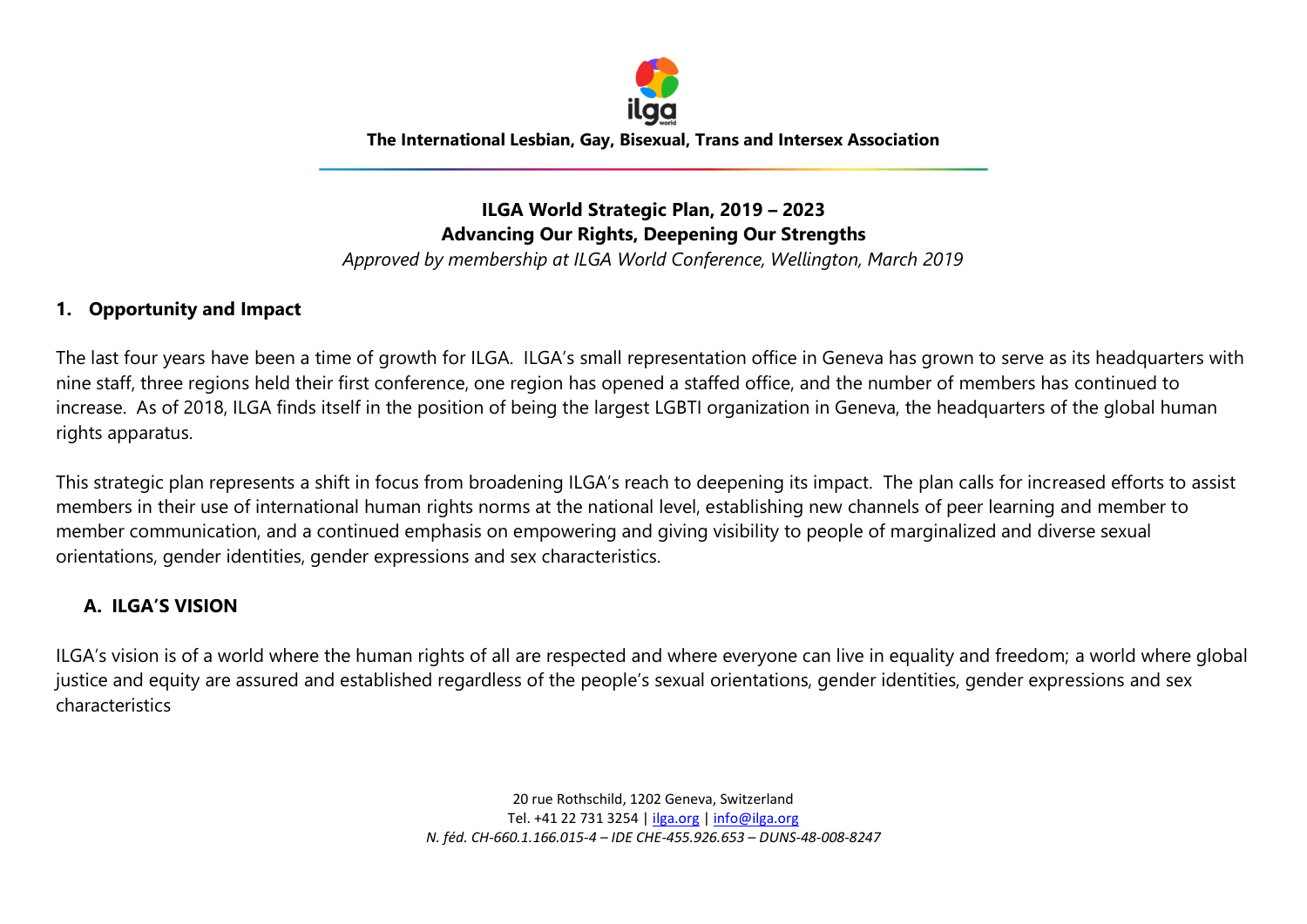## **B. ILGA'S MISSION**

To act as a leading organisation and a global voice for the rights of those who face discrimination on the grounds of sexual orientation, gender identity, gender expression and/or sex characteristics (SOGIESC).

To work towards achieving equality, freedom and justice for lesbian, gay, bisexual, trans and intersex people through advocacy, collaborative actions, and by educating and informing relevant international and regional institutions as well as governments, media and civil society.

To empower our members and other human rights organisations in promoting and protecting human rights, irrespective of people's sexual orientation, gender identity, gender expression and/or sex characteristics and to facilitate cooperation and solidarity among ILGA regions and members.

To promote the diversity and strengths of persons of diverse SOGIESC around the world.

# **C. ILGA's VALUES**

COLLABORATION - ILGA's work is rooted in international solidarity and ILGA works in co-operation with movements and other sectors that promote equity and social justice, to achieve its vision.

DIVERSITY - ILGA values the diversity of LGBTI people and their communities across the globe and seeks to empower voices from marginalized communities in our movements.

INTEGRITY - ILGA is committed to transparency and accountability in its procedures and work with partners, through democratic involvement of Members, Boards and Staff.

SOCIAL JUSTICE - ILGA is committed to social justice, regardless of any individual or group characteristics, including sex, gender, gender identity, gender expression, sexual orientation, sex characteristics, race, age, disability, ability, socio-economic status, national origin, religion, ethnicity, and historical, cultural and geographic experiences, nonetheless recognizing the unique challenges faced by individuals with each of these characteristics and by those with intersecting identities.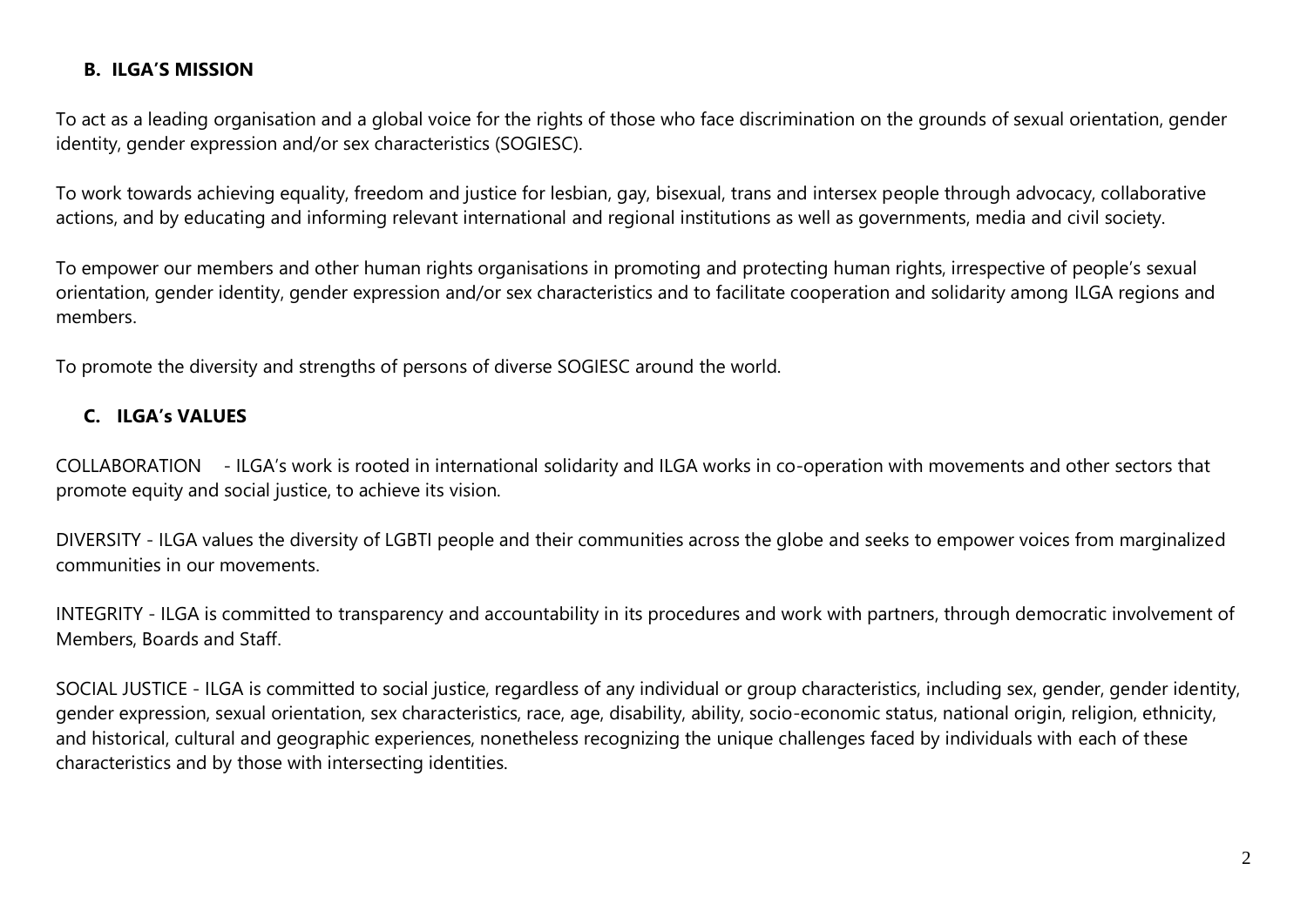ACTIVISM - ILGA is committed to supporting the agency and voice of people of all gender identities, sexual orientations and sex characteristics and to seek change on behalf of themselves and others.

# **2. Theory of change summary**

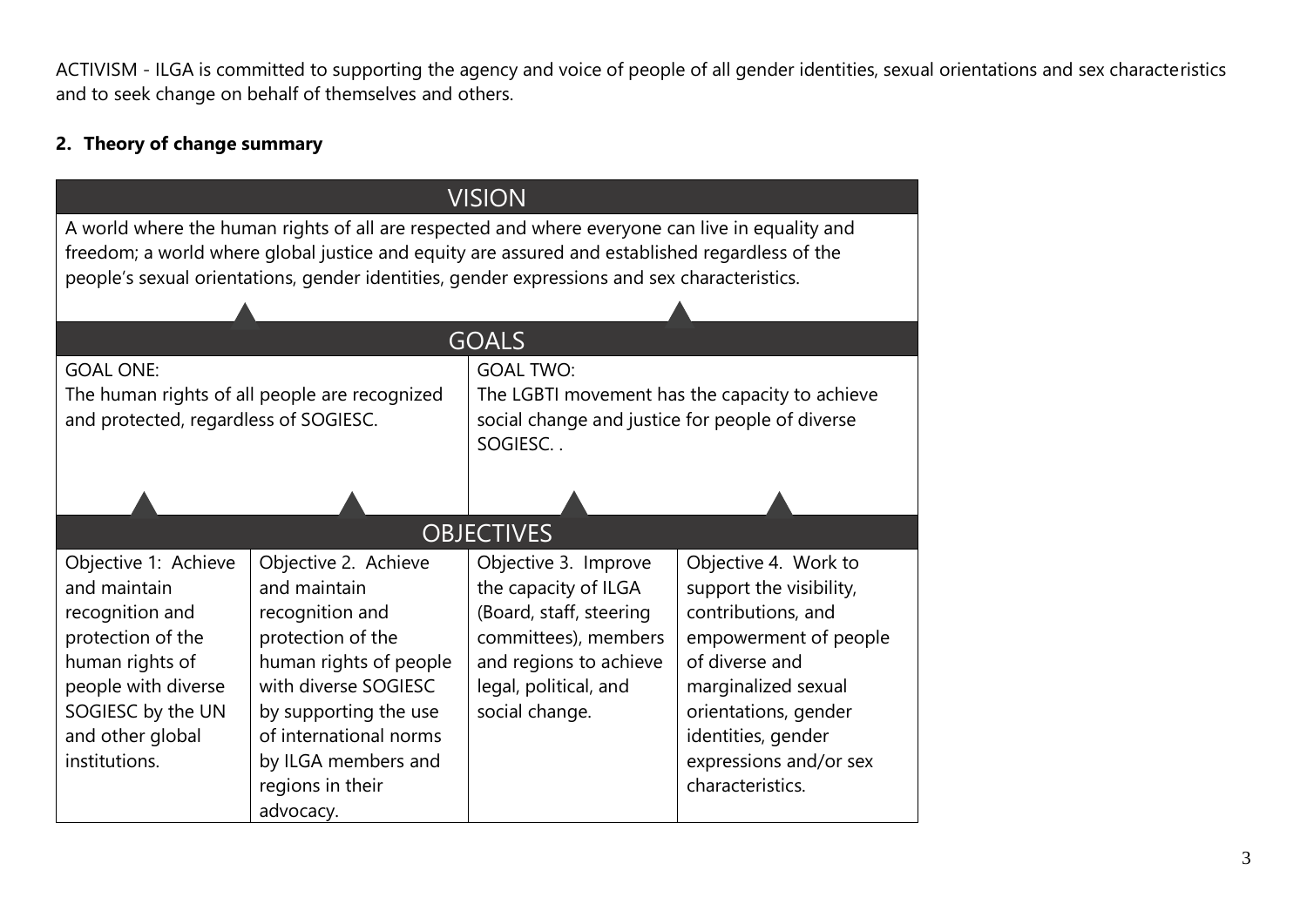# **3. THEORY OF CHANGE**

 $\overline{a}$ 

## GOAL ONE: The human rights of all<sup>1</sup> people are recognized and protected, regardless of SOGIESC.

By signing and ratifying human rights treaties, states have agreed to respect, protect, and fulfil the human rights of all people. The international human rights treaties, together with regional human rights mechanisms, impact nearly all aspects of governance and civic life. At the time of ILGA's formation, the central goal of LGBTI advocacy at the UN was to seek the inclusion of LGBTI people in the human rights framework.

Since the formation of ILGA forty years ago, LGBTI activists have pursued claims in nearly every human rights fora. Today, many of the official human rights bodies have articulated norms that include LGBTI people. With regard to a growing number of issues, UN agencies, regional treaty bodies, and governments have explicitly recognized that human rights duties borne by governments include obligations to respect, protect and fulfil the rights of LGBTI people.

On the national and local level, LGBTI people facing prejudice and discrimination have sought redress based on national constitutional and legal standards, some of which themselves have been modelled after international human rights principles. In many countries, LGBTI activists have been able to use international human rights standards, international pressures, as well as comparative analyses, to successfully seek change.

These dual processes, norm setting at the international and regional level, and implementation at the national and local level, comprise the collective power of the international human rights system. As depicted in Figure 1, at the international level, the staff of ILGA World expertly engage in advocacy to improve human rights norms and infrastructure. Members, who are the primary source of information about the lived experience of LGBTI people and the violations they suffer, use those norms in their advocacy efforts.

 $1$  ILGA recognizes that there is no universally recognized term to refer to our communities. Throughout the theory of change and the strategic plan matrix, we have used the term "all people" in the context of references to international human rights in recognition of the principle of universality. We have used the term "LGBTI" when referring to the community and the movement, understanding that LGBTI is now in wide use and can be understood by allies and the general public. We have referred to "diverse and marginalized sexual orientations, gender identities, gender expressions and/or sex characteristics" when we draw attention to those populations and issues that may not be captured by popular conceptions of LGBTI, including Indigenous identities and non-heteronormative identities, characteristics and behaviors.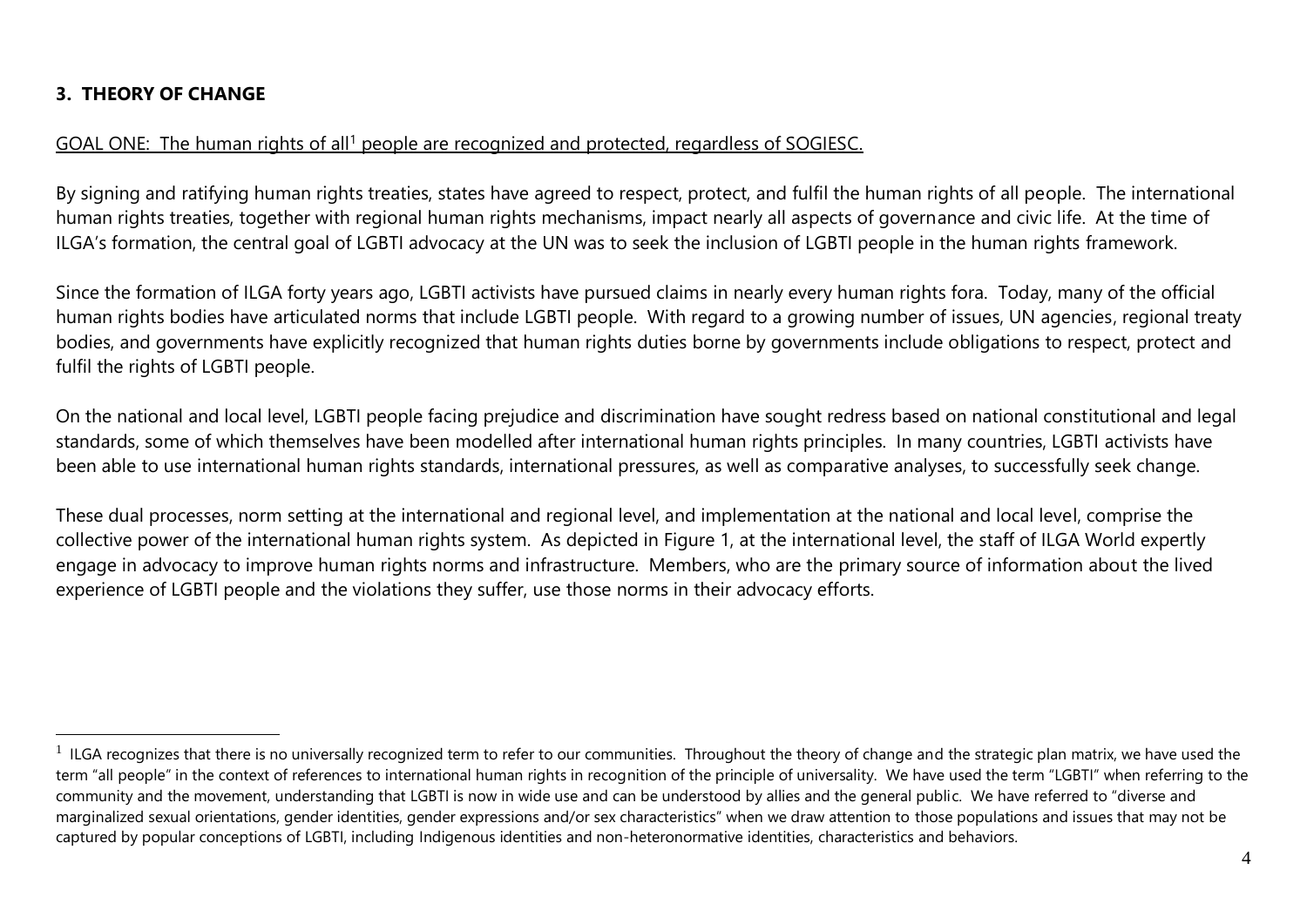

#### **Figure 1. ILGA World, Regions, Members**

OBJECTIVE ONE: Objective 1: Achieve and maintain recognition and protection of the human rights of people with diverse SOGIESC by the UN and other global institutions.

If ILGA becomes widely recognized as the leading global voice on behalf of its members, and if it expertly advocates for increasingly inclusive human rights norms, then the duties borne by states will include an obligation to respect, protect, and fulfil the rights of all people, regardless of SOGIESC.

OBJECTIVE TWO: Achieve and maintain recognition and protection of the human rights people with diverse SOGIESC by supporting the use of international norms by ILGA members and regions in their advocacy.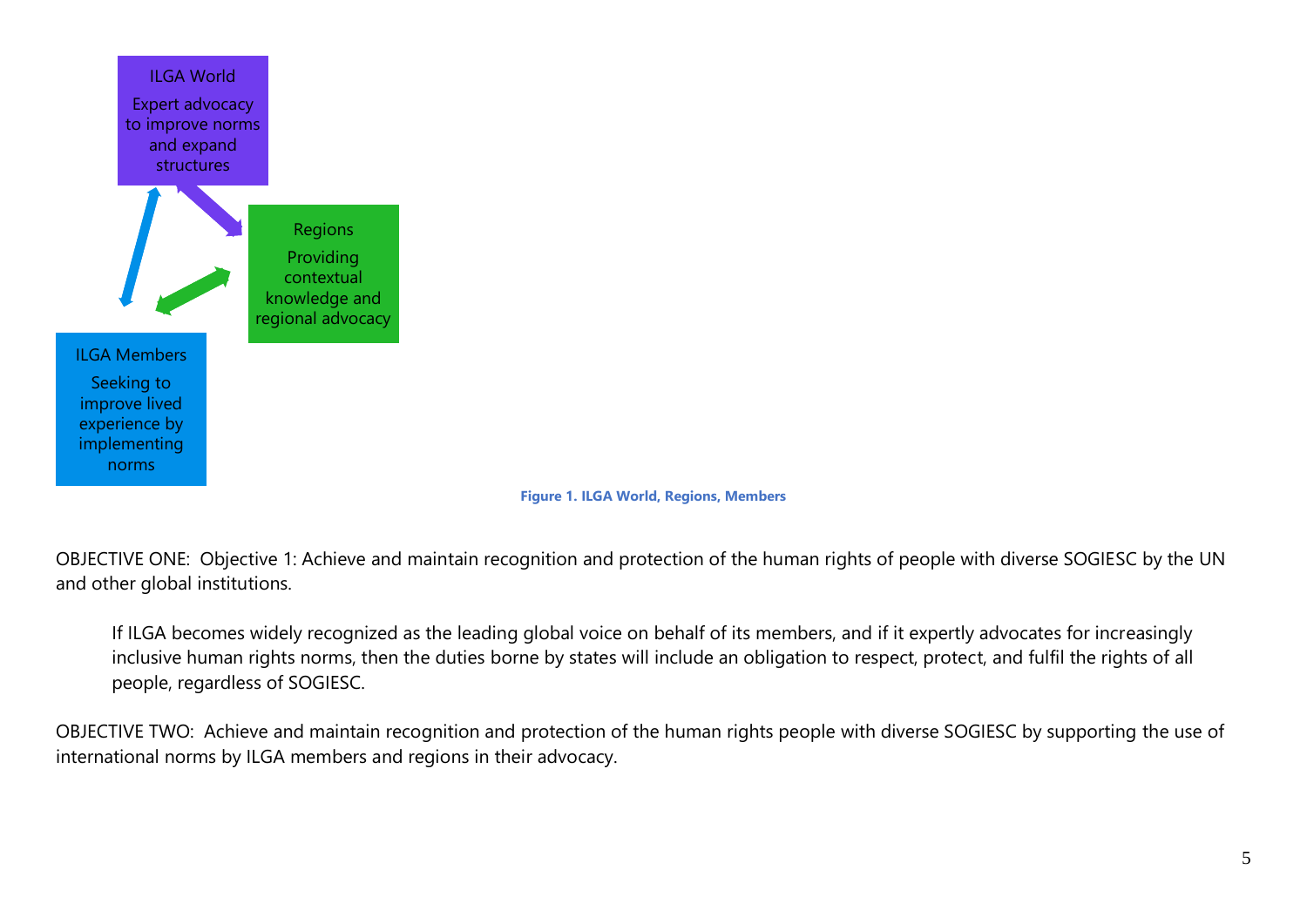If international human rights norms are inclusive of LGBTI people, and if ILGA members and other LGBTI organizations are knowledgeable about those norms and skilled in advocacy tactics, then ILGA members will be able to use international human rights principles in their efforts to seek justice and equality in their own countries.

### GOAL TWO: The LGBTI movement has the capacity to achieve social change and justice for people of diverse SOGIESC.

The stigma and oppression faced by LGBTI people globally impacts an astounding number of aspects of a person's life. From birth, LGBTI people are subjected to myriad types of discrimination and ill treatment that can affect health, education, civic life, relationships, kinship, employment, housing, and can do so differently depending on one's age, religion, culture, and so on. Individual activists and organizations are challenged to mount an effective response. A well-connected, diverse movement is necessary to aggregate the knowledge, resources, and determination to respond.

Additionally, as we increase our understanding of sexuality, gender, and sex characteristics, and the many ways it manifests around the world, we become aware of the diversity of LGBTI populations, their lived experience, and their marginalization. Diverse populations bring additional skills and knowledge, and provide an opportunity to expand the application of human rights principles. Ultimately, a movement made up of diverse people is the realization of the principle that all LGBTI people have had to fight for in their own lives. There are no homogeneous, normative forms of sex characteristics, sexuality and gender. Ultimately, our goals is for each person to have the capability to live a life of their own choosing.

OBJECTIVE THREE: Improve the capacity of ILGA World (Board, Staff, Steering Committees), members, and regions to achieve legal, political, and social change.

If ILGA's network includes a large number of members and regions in all parts of the world, if ILGA can facilitate information, collaboration, and resources, to members and regions, and if ILGA can instigate collective action and strategic opportunities, then the global LGBTI movement will be more likely to effectively advocate social change and justice.

OBJECTIVE FOUR: Work to support the visibility, contributions, and empowerment of people of diverse and marginalized sexual orientations, gender identities, gender expressions and/or sex characteristics.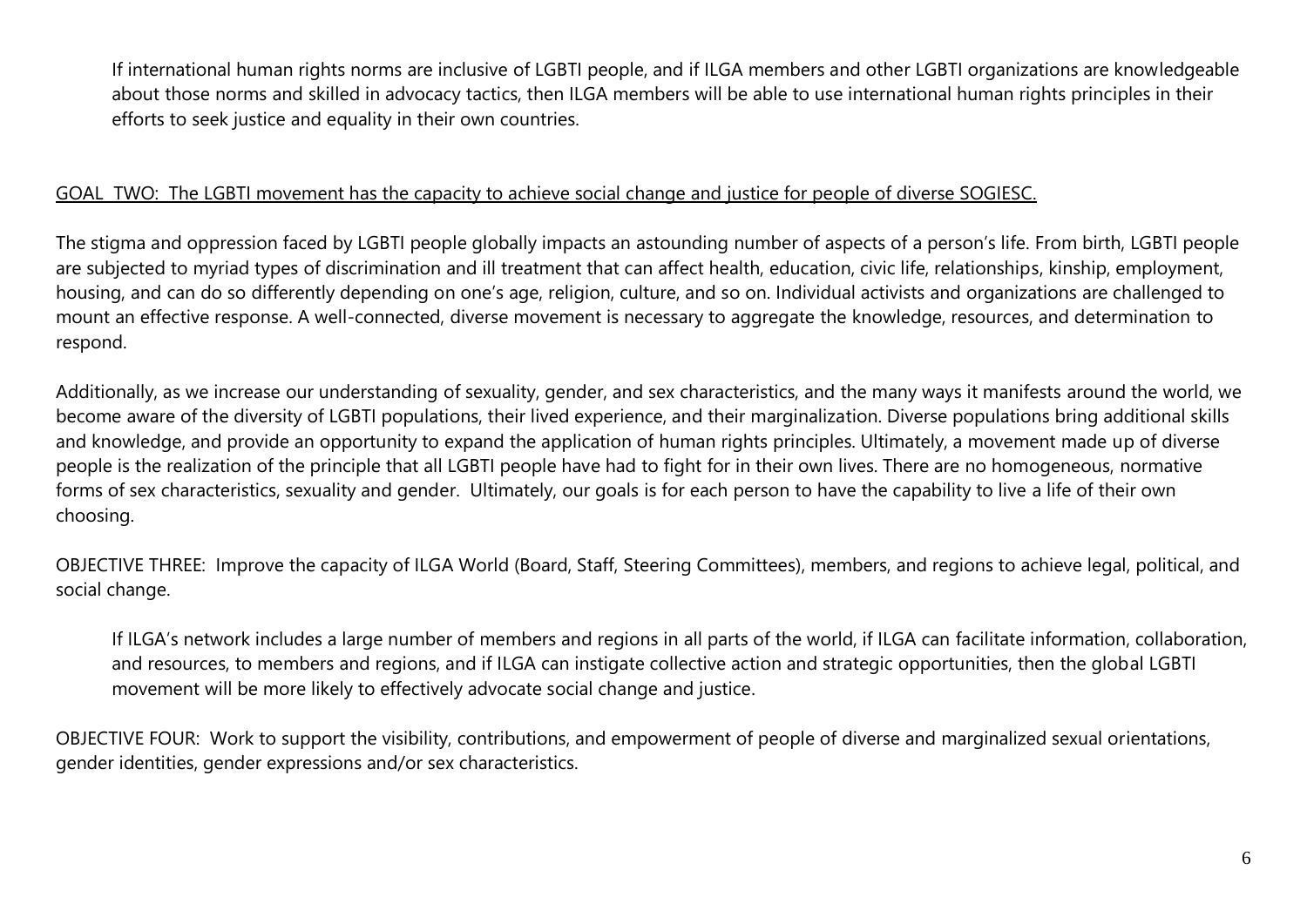If ILGA can provide space and opportunities to diverse and marginalized populations to advocate, and if ILGA can provide a forum for its members to understand and collaborate with diverse and marginalized populations, then the capacity of the global LGBTI movement will be improved and broadened.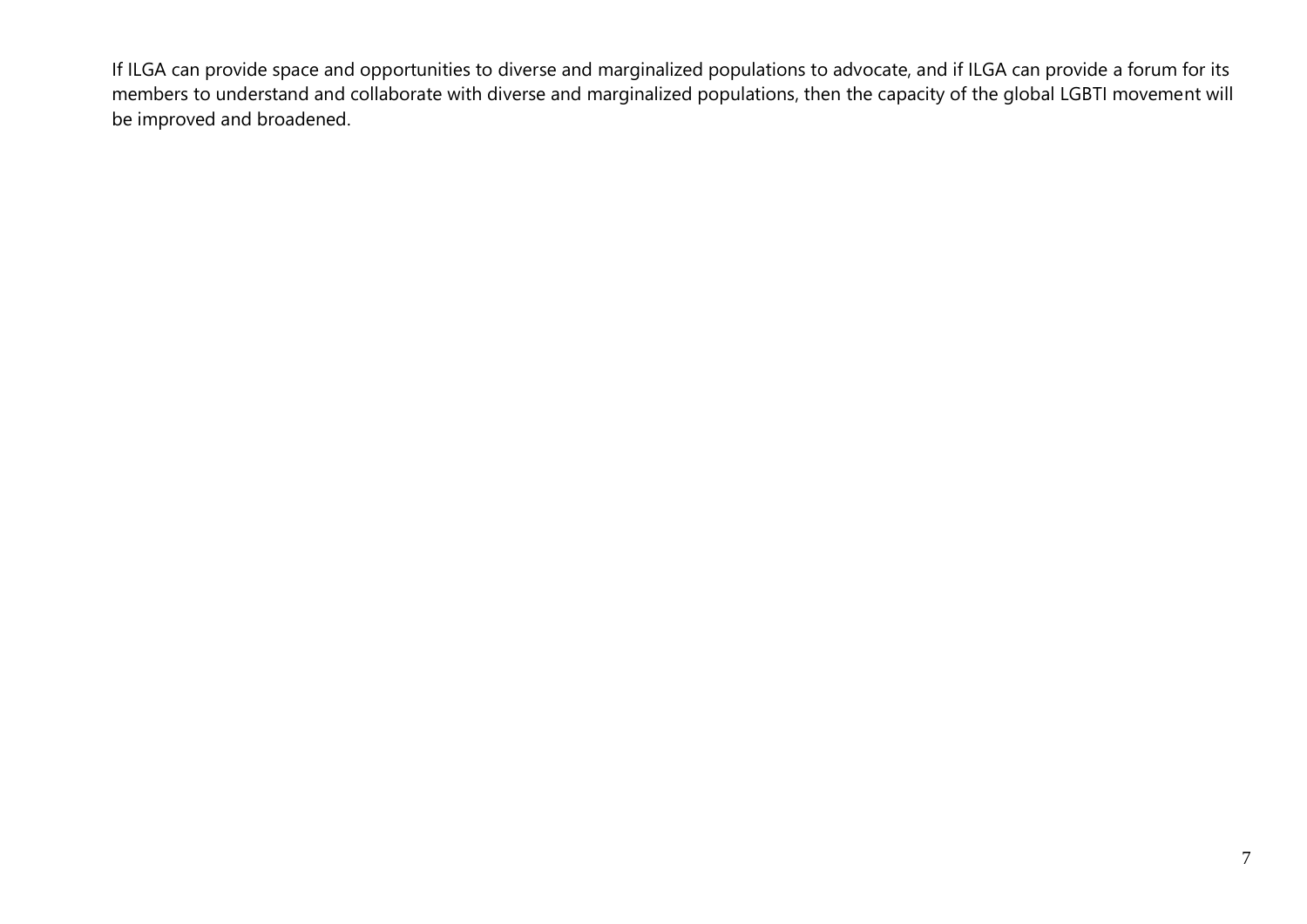# **Matrix of Strategies**

|                                               |                                                                                                               | <b>GOALS</b>                                                                                                                                                                  |                                                                                                                                                                                                                                                                                                             |                                                                                                                                                                                |                                                                                                                                                                                                            |  |
|-----------------------------------------------|---------------------------------------------------------------------------------------------------------------|-------------------------------------------------------------------------------------------------------------------------------------------------------------------------------|-------------------------------------------------------------------------------------------------------------------------------------------------------------------------------------------------------------------------------------------------------------------------------------------------------------|--------------------------------------------------------------------------------------------------------------------------------------------------------------------------------|------------------------------------------------------------------------------------------------------------------------------------------------------------------------------------------------------------|--|
|                                               |                                                                                                               | <b>GOAL ONE:</b><br>The human rights of all people are recognized and<br>protected, regardless of SOGIESC.                                                                    |                                                                                                                                                                                                                                                                                                             | <b>GOAL TWO:</b><br>The LGBTI movement has the capacity to achieve<br>social change and justice for people of diverse<br>SOGIESC.                                              |                                                                                                                                                                                                            |  |
|                                               |                                                                                                               | <b>OBJECTIVES</b>                                                                                                                                                             |                                                                                                                                                                                                                                                                                                             |                                                                                                                                                                                |                                                                                                                                                                                                            |  |
| <b>STRATE-</b><br><b>GIES</b>                 |                                                                                                               | Objective 1: Achieve<br>and maintain<br>recognition and<br>protection of the<br>human rights of people<br>with diverse SOGIESC<br>by the UN and other<br>global institutions. | Objective 2. Achieve<br>and maintain recognition<br>and protection of the<br>human rights people<br>with diverse SOGIESC by<br>supporting the use of<br>international norms by<br><b>ILGA</b> members and<br>regions in their<br>advocacy.                                                                  | Objective 3. Improve<br>the capacity of ILGA<br>World (Board, staff,<br>steering committees),<br>members, and regions<br>to achieve legal,<br>political, and social<br>change. | Objective 4. Work to<br>support the visibility,<br>contributions, and<br>empowerment of<br>people of diverse and<br>marginalized sexual<br>orientations, gender<br>identities, and sex<br>characteristics. |  |
| STRATEGIES<br><b>Human Rights</b><br>Advocacy | Advocacy at global<br>institutions such as<br>the UN,<br>interventions,<br>statements,<br>complaints, reports | ILGA World (staff,<br>Board, Committees)<br>advocates at the UN<br>and other global<br>institutions<br>ILGA advocates for the<br>continuation of, and<br>works with, the      | ILGA World supports<br><b>ILGA</b> members and<br>regions to engage in<br>advocacy and other<br>activities at the UN and<br>other global institutions<br>through training,<br>research, and in-person<br>advocacy<br>ILGA facilitates regional<br>and member work with<br>the Independent Expert<br>on SOGI | ILGA advocates to<br>enhance and preserve<br>global human rights<br>mechanisms                                                                                                 | ILGA includes a focus<br>on issues of diverse and<br>marginalized SOGIESCs<br>in its UN and global<br>advocacy                                                                                             |  |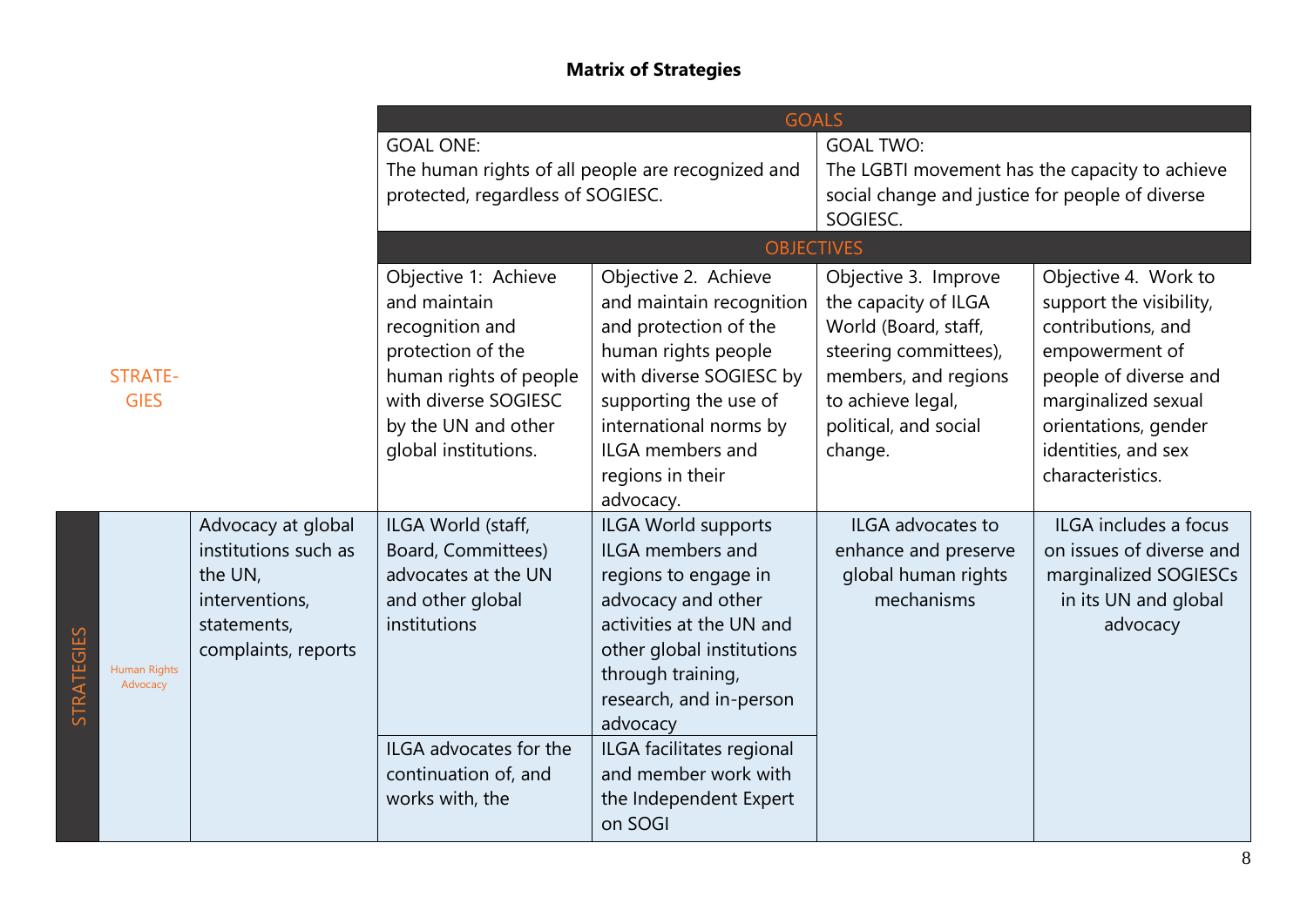|  |                                                      |                                                                                 | mandate / Independent<br>Expert on SOGI.                                                                                                                                                 |                                                                                                                                         |                                                                                                                                                                                                                                                                                                                               |                                                                                                                 |
|--|------------------------------------------------------|---------------------------------------------------------------------------------|------------------------------------------------------------------------------------------------------------------------------------------------------------------------------------------|-----------------------------------------------------------------------------------------------------------------------------------------|-------------------------------------------------------------------------------------------------------------------------------------------------------------------------------------------------------------------------------------------------------------------------------------------------------------------------------|-----------------------------------------------------------------------------------------------------------------|
|  |                                                      |                                                                                 |                                                                                                                                                                                          | ILGA establishes procedures to use UN mechanisms in emergency situations for LGBTI persons                                              |                                                                                                                                                                                                                                                                                                                               |                                                                                                                 |
|  |                                                      | Facilitating<br>advocacy of others                                              | ILGA World seeks input<br>and cooperation of<br>members and regions<br>and other orgs for its<br>advocacy                                                                                | <b>ILGA notifies members</b><br>of opportunities at the<br>UN and provides<br>guidance and support in<br>their UN advocacy              | ILGA provides a forum<br>to facilitate community-<br>wide coordination of<br>international advocacy<br>strategy.                                                                                                                                                                                                              | ILGA seeks to ensure<br>participation and<br>perspectives of peoples<br>of diverse and<br>marginalized SOGIESC. |
|  | Advocacy at<br>National and<br><b>Regional Level</b> | ILGA World engages<br>with members to<br>influence votes of<br>states at the UN | ILGA World provides<br>members and regions<br>with input and<br>cooperation (guidance,<br>materials, research,<br>statements) in their<br>efforts at the national<br>and regional level. | Establish infrastructure<br>for peer learning and<br>coordination through<br>member to member<br>and region to region<br>communication. | Provide information,<br>materials, knowledge<br>transfer, and<br>empowerment to<br>populations of diverse<br>and marginalized<br>SOGIESC to use in their<br>national advocacy<br>Ensure that<br>communications<br>infrastructure between<br>members and regions<br>includes peoples of<br>diverse and<br>marginalized SOGIESC |                                                                                                                 |
|  |                                                      | Choosing priority<br>issues                                                     | Develop internal<br>quiding principles for<br>choosing priority issues                                                                                                                   |                                                                                                                                         |                                                                                                                                                                                                                                                                                                                               | Ensure an intersectional<br>lens is used in choosing<br>issues of importance.                                   |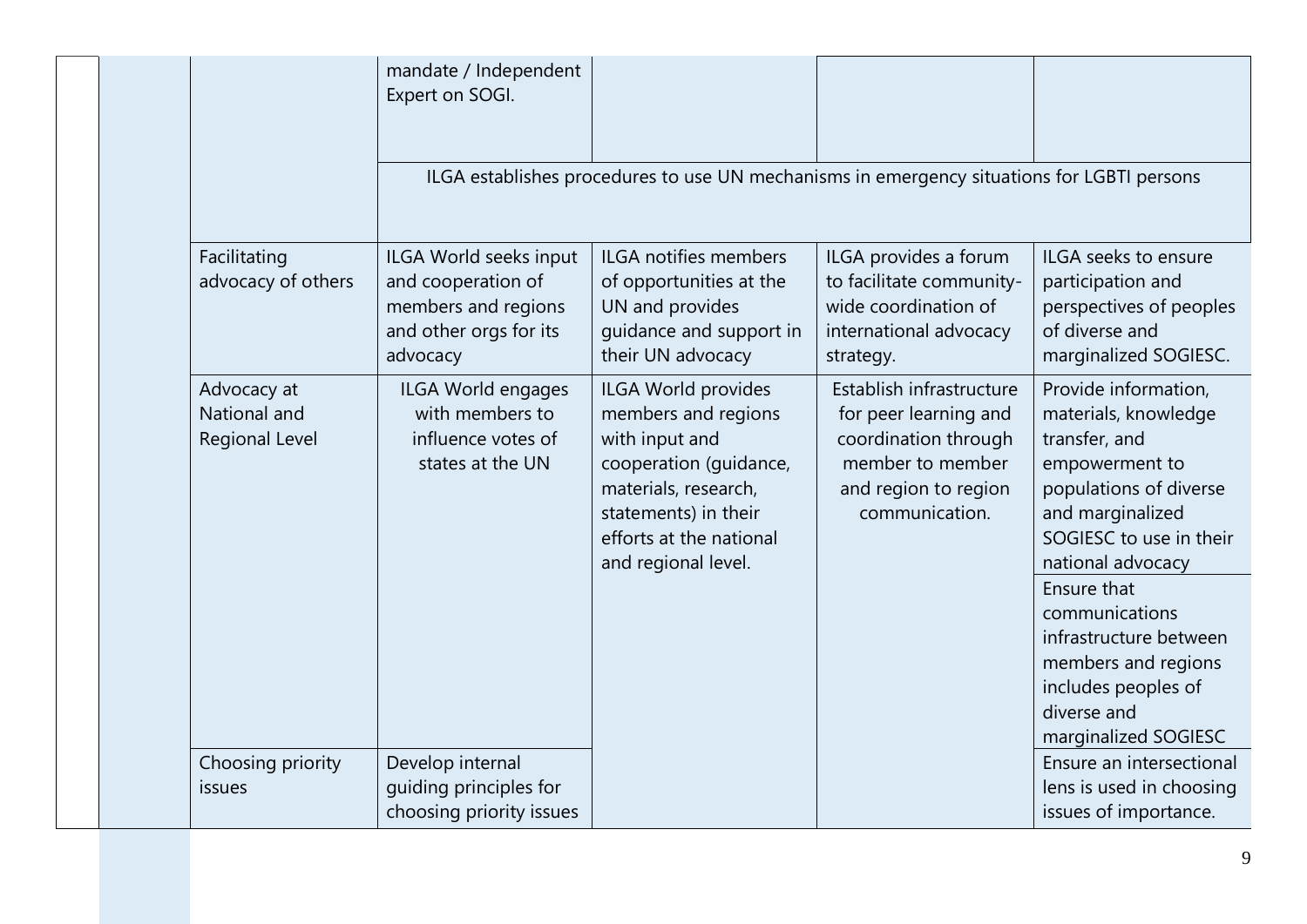|  |                         |                                                                                                                                             | for ILGA World's work<br>at the global level.                                                                                                                                                                 |                                                                                                  |                                                                                                                                          |                                                                                                                                                       |
|--|-------------------------|---------------------------------------------------------------------------------------------------------------------------------------------|---------------------------------------------------------------------------------------------------------------------------------------------------------------------------------------------------------------|--------------------------------------------------------------------------------------------------|------------------------------------------------------------------------------------------------------------------------------------------|-------------------------------------------------------------------------------------------------------------------------------------------------------|
|  | <b>Conduct Research</b> | Collect, analyse, and<br>disseminate<br>information and best<br>practices of<br>international relevance,<br>including international<br>law. | Support national<br>advocacy by collecting,<br>analysing, and<br>disseminating<br>information and<br>providing expertise and<br>best practices examples<br>of national relevance,<br>including national laws. | Conduct regions-<br>specific research in<br>cooperation with ILGA's<br>regional bodies.          | ILGA World (Staff,<br><b>Steering committees)</b><br>conducts research<br>about populations with<br>marginalized and<br>diverse SOGIESC  |                                                                                                                                                       |
|  | Research                | <b>Disseminate</b><br>Research                                                                                                              | Inform policymakers by<br>providing relevant<br>research                                                                                                                                                      | Provide research to<br>members and regions to<br>support their efforts to<br>inform policymakers | Where<br>possible/relevant,<br>provide regions with<br>region specific data,<br>disaggregate global<br>data by region.                   | Ensure availability of<br>research to populations<br>with diverse SOGIESC,<br>where possible,<br>disaggregate data by<br>population and<br>attribute. |
|  |                         | Engaging with other<br>research and<br>researchers                                                                                          | Assess research needs<br>in order to advocate for<br>funding and propose a<br>research agenda                                                                                                                 |                                                                                                  | ILGA World (Staff, Steering Committees) supports members and ILGA regional<br>bodies to conduct research and engage in research networks |                                                                                                                                                       |
|  |                         |                                                                                                                                             | Collect and disseminate research of others                                                                                                                                                                    |                                                                                                  |                                                                                                                                          | <b>Collect and disseminate</b><br>research regarding<br>marginalized and<br>diverse SOGIESCs                                                          |
|  |                         |                                                                                                                                             | Support research networks, connecting researchers to members and regions                                                                                                                                      |                                                                                                  |                                                                                                                                          | Seek inclusion of<br>researchers of<br>marginalised and<br>diverse SOGIESCs                                                                           |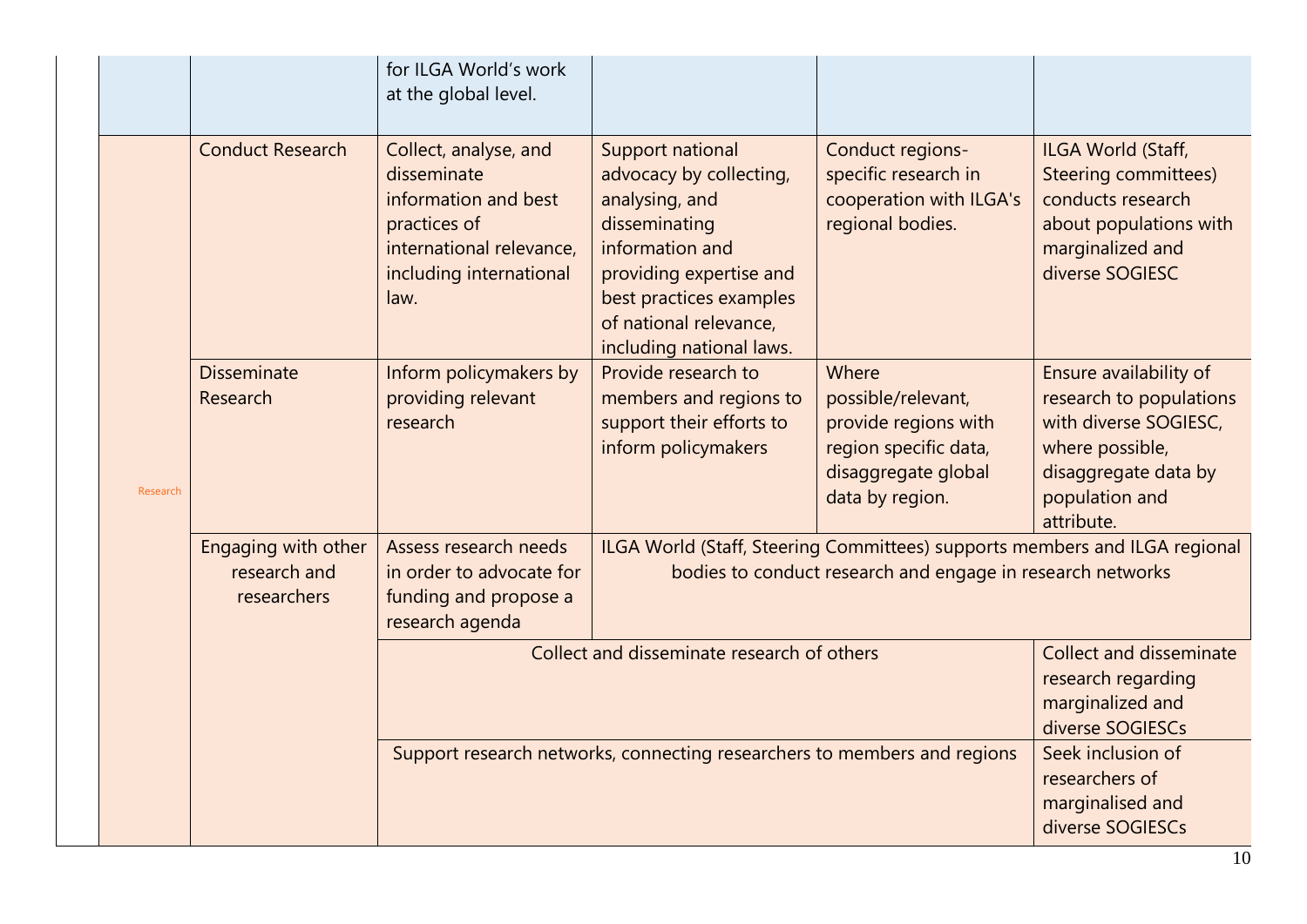|                    | Website,<br>organizational social<br>media (general<br>audience), Earned<br>media, interviews,<br>responding to<br>interviews, Op Eds.<br>(general audience) | Communicate and seek<br>input and cooperation<br>for ILGA's advocacy<br>positions<br>Strategically, sensitively<br>and creatively<br>communicate social<br>change messages at<br>the global level,<br>including campaign-<br>style communication<br>initiatives | Use ILGA's<br>communications<br>network to support<br>national advocacy efforts<br>and<br>inform ILGA members                                     | Communicate the<br>identity, goals,<br>operations, structure,<br>and role of ILGA World,<br>regional bodies,<br>steering committees,<br>and members. | <b>Highlight marginalized</b><br>and diverse SOGIESCs<br>in ILGA's<br>communications, and<br>use ILGA's<br>communications<br>network to support<br>advocacy efforts related<br>to marginalized and<br>diverse SOGIESCs. |
|--------------------|--------------------------------------------------------------------------------------------------------------------------------------------------------------|-----------------------------------------------------------------------------------------------------------------------------------------------------------------------------------------------------------------------------------------------------------------|---------------------------------------------------------------------------------------------------------------------------------------------------|------------------------------------------------------------------------------------------------------------------------------------------------------|-------------------------------------------------------------------------------------------------------------------------------------------------------------------------------------------------------------------------|
| Communi-<br>cation | <b>Emails to contact</b><br>database, newsletter<br>(for ILGA members)                                                                                       | <b>Communicate ILGA's</b><br>advocacy positions and<br>seek support                                                                                                                                                                                             | Use ILGA's<br>communications<br>network to support<br>national advocacy efforts<br>Update members and regions on UN<br><b>Developments</b>        |                                                                                                                                                      |                                                                                                                                                                                                                         |
|                    | Facilitate peer to<br>peer<br>communication at<br>conferences and<br>outside of<br>conferences, both<br>between members<br>and between<br>regions            | Establish infrastructure<br>for member to member<br>and region to region<br>communications in<br>order to seek support<br>for ILGA's advocacy<br>goals                                                                                                          | Establish infrastructure<br>for member to member<br>and region to region<br>communications to<br>support advocacy goals<br>of members and regions | Establish infrastructure<br>for member to member<br>and region to region<br>communications to<br>promote community-<br>wide coordination             | <b>Ensure that</b><br>communication<br>infrastructure between<br>members and regions<br>include people of<br>diverse and<br>marginalized SOGIESC                                                                        |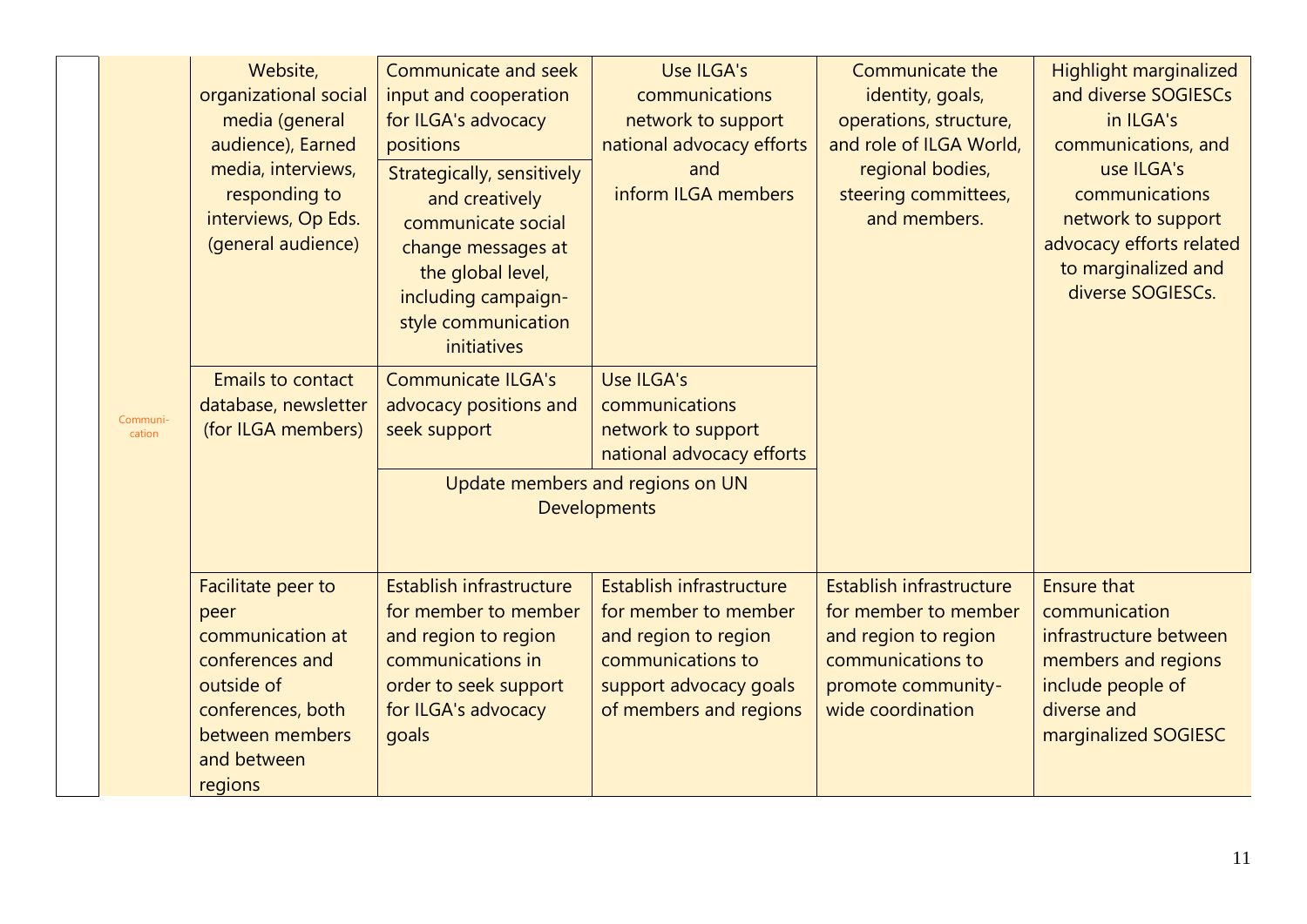|            | Non-research<br><b>Publications</b>                                                                 | <b>Disseminate</b><br>publications to<br>advocacy targets                                                                                                                                                                                                                                                                              | Disseminate publication<br>relevant to national level<br>issues, in consultation<br>with regions.<br><b>Gather and disseminate</b><br>information on best<br>practices | Ensure availability of<br>publications                                                                                                                                                             | <b>Produce publications</b><br>concerning issues and<br>people of diverse<br>SOGIESCs,                         |
|------------|-----------------------------------------------------------------------------------------------------|----------------------------------------------------------------------------------------------------------------------------------------------------------------------------------------------------------------------------------------------------------------------------------------------------------------------------------------|------------------------------------------------------------------------------------------------------------------------------------------------------------------------|----------------------------------------------------------------------------------------------------------------------------------------------------------------------------------------------------|----------------------------------------------------------------------------------------------------------------|
| Convenings | Convenings, world<br>and regional<br>conferences                                                    | Convene stakeholders,<br>as needed, to further<br>international advocacy<br>priorities.                                                                                                                                                                                                                                                | Support convenings of<br>civil society at<br>national/regional level                                                                                                   | Convene World<br>Conference, support<br>regional conferences as<br>needed, and other<br>convenings.                                                                                                | Ensure specific<br>convening space for<br>people and issues of<br>marginalized and<br>diverse SOGIESC          |
| Training   | Training, including<br>training through in-<br>person convenings<br>and skill building<br>workshops | <b>ILGA World develops</b><br>critical competencies,<br>values and ethics,<br>technical skills, effective<br>communication, and<br>strategic thinking<br>relevant to a wide<br>variety of target groups<br>and audiences<br>disciplines<br>Conduct training of<br>defenders and others<br>to support international<br>advocacy efforts | Provide training in<br>advocacy skills to use<br>human rights and other<br>international norms and<br>principles for advocacy<br>priorities                            | Provide training for<br>members and member<br>organizations to<br>strengthen capacity<br>(including on<br>communications skills),<br>thematic areas,<br>population groups, and<br>regional issues. | Ensure inclusion of<br>people and issues of<br>marginalized and<br>diverse SOGIESCs in<br>training activities. |